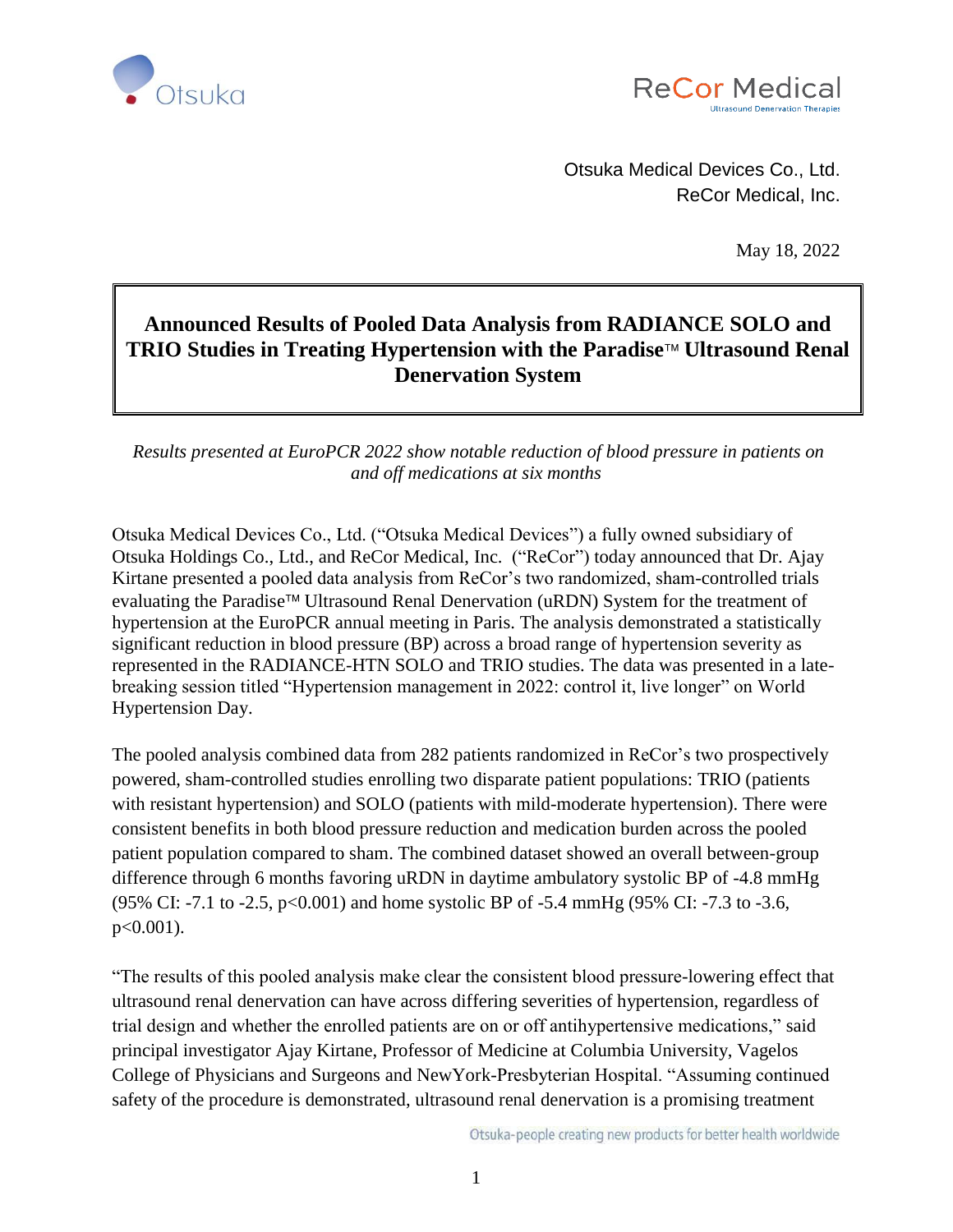option complementary to lifestyle modification and medications for patients with uncontrolled hypertension."

The RADIANCE Global Program is an international, multicenter, first-of-its-kind initiative designed to explore the benefits of ultrasound renal denervation (uRDN) in hypertension. The RADIANCE studies are double-blind, randomized, sham-controlled trials designed to provide additional information about the ability of the Paradise<sup> $TM$ </sup> uRDN System to treat high blood pressure. RADIANCE-HTN includes the aforementioned SOLO and TRIO studies, which were individually powered for efficacy with a primary endpoint of daytime systolic ambulatory blood pressure (ABP) at 2 months. Both studies met their primary efficacy and safety endpoints at 2 months.

The RADIANCE Global Program also includes RADIANCE-II, a pivotal trial which recently completed patient enrollment. Study outcomes will be presented to the scientific and medical communities later this year. Results will report on the safety and effectiveness of the Paradise uRDN System to reduce blood pressure in patients with hypertension, in the absence of antihypertensive medications.

The Paradise<sup> $TM$ </sup> uRDN System bears the CE mark for the treatment of hypertension in Europe and is an investigational device in the United States. Hypertension is the leading contributor to disease burden worldwide, leading to increased cardiovascular morbidity and mortality, poorer quality of life, and increased cost to health systems.

## **About ReCor Medical, Inc.**

ReCor Medical, headquartered in Palo Alto, CA, is a medical technology company focused on transforming the management of hypertension, the leading cardiovascular risk factor in the world. ReCor has pioneered the minimally invasive use of ultrasound in renal denervation, and developed the Paradise<sup> $\text{TM}$ </sup> System, to treat patients with hypertension. The Paradise<sup> $\text{TM}$ </sup> System is an investigational device in the United States. It bears the CE mark in the EU. The company has completed two randomized, sham-controlled studies of the Paradise<sup> $\text{TM}$ </sup> System in patients with both moderate hypertension and those resistant to standard medical therapies. ReCor is currently conducting its FDA IDE pivotal study, RADIANCE-II, in the United States and Europe, and pending successful completion will submit a PMA to the US FDA for market approval.

ReCor Medical is a wholly owned subsidiary of Otsuka Medical Devices Co., Ltd.

<http://www.recormedical.com/>